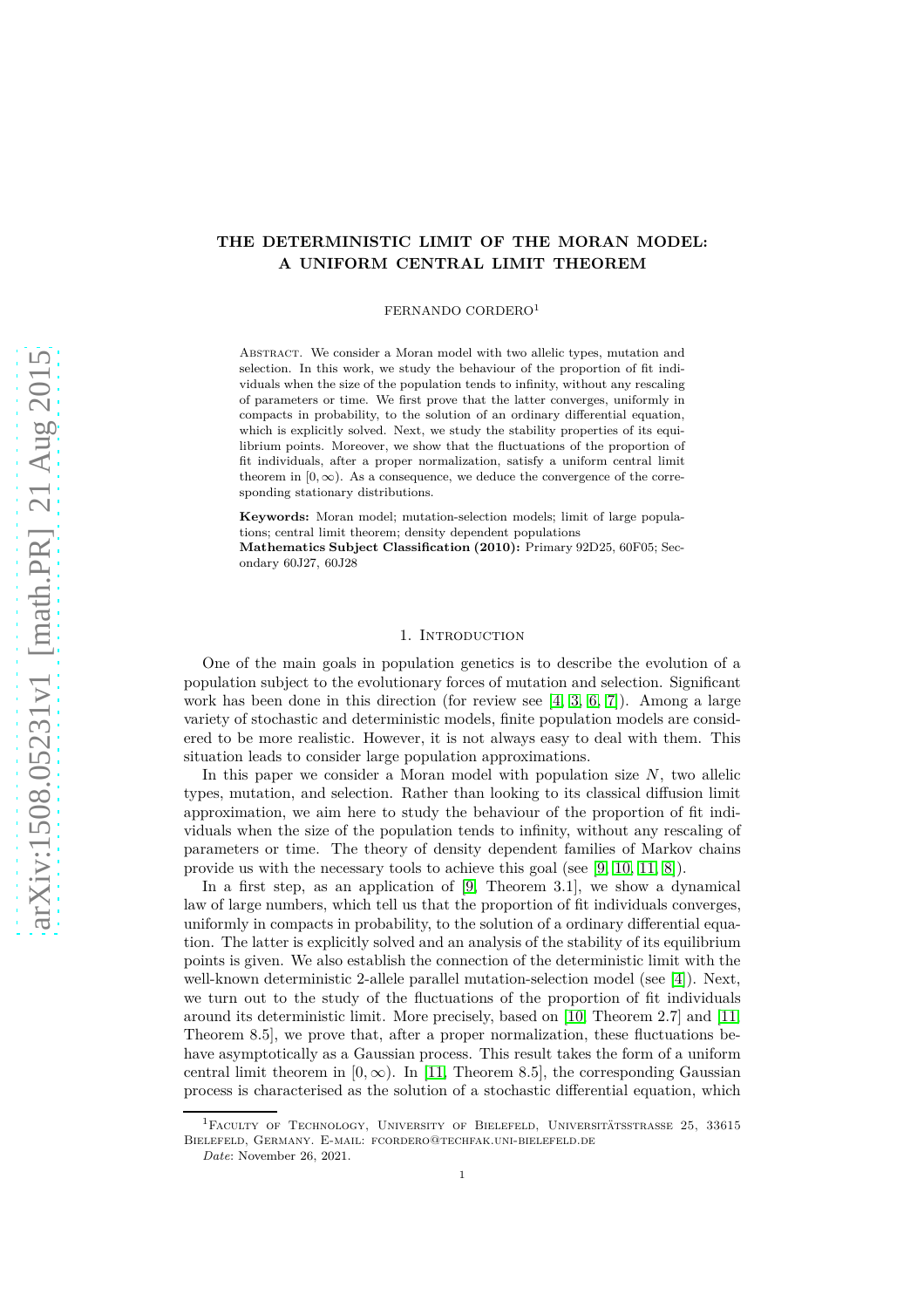in our setting can be explicitly solved. Finally, as a consequence of the previous results, we prove that the underlying stationary distributions converge to a Dirac mass at the unique stable equilibrium point of the aforementioned ordinary differential equation.

The paper is organized as follows. In Section [2,](#page-1-0) we shortly describe the 2-type Moran model with selection and mutation and we recall its basic properties. In Section [3,](#page-2-0) we state and prove our main results, which deal with the asymptotic behaviour of the proportion of fit individuals: (1) a law of large numbers - Proposition  $(3.1), (2)$  $(3.1), (2)$  a uniform central limit theorem  $\overline{3.4},$  and  $(3)$  the convergence of the stationary distributions - Corollary [\(3.6\)](#page-6-2).

## 2. Some basic facts on the 2-type Moran model

<span id="page-1-0"></span>The 2-type Moran model of size *N* with selection and mutation describes the evolution in (continuous) time of a population of size *N* in which each individual is characterised by a type  $i \in \{0, 1\}$ . The underlying dynamic is given as follows. If an individual reproduces, its single offspring inherits the parent's type and replaces a uniformly chosen individual, possibly its own parent. The replaced individual dies, keeping the size of the population constant.

Individuals of type 1 reproduce at rate 1, whereas individuals of type 0 reproduce at rate  $1 + s_N$ ,  $s_N \geq 0$ . Mutation occurs independently of reproduction. An individual of type *i* mutates to type *j* at rate  $u_N \nu_j$ ,  $u_N \geq 0$ ,  $\nu_j \in (0,1)$ ,  $\nu_0 + \nu_1 = 1$ .

We denote by  $X_t^N$  the number of individuals of type 0 at time *t*. The process  $X^N := (X_t^N)_{t \geq 0}$  is a continuous-time Markov chain with infinitesimal generator

$$
\mathcal{A}_{X^N} f(k) := q_{k,k+1}^N \left( f(k+1) - f(k) \right) + q_{k,k-1}^N \left( f(k-1) - f(k) \right),\tag{2.1}
$$

where

$$
q_{k,k+\ell}^N := \begin{cases} k \frac{(N-k)}{N} (1+s_N) + (N-k) u_N \nu_0 & \text{if } \ell = 1, \\ k \frac{(N-k)}{N} + k u_N \nu_1 & \text{if } \ell = -1, \\ 0 & \text{if } |\ell| > 1, \end{cases}
$$

and  $q_{k,k}^N := -q_{k,k+1}^N - q_{k,k-1}^N$ . In other words,  $X^N$  is a birth-death process with birth rates  $\lambda_k^N := q_{k,k+1}^N$  and death rates  $\mu_k^N := q_{k,k-1}^N$ . In particular, when  $u_N > 0$ ,  $X^N$  admits a unique stationary distribution, which is given by

$$
\pi_{X^N}(k) := C_N \prod_{i=1}^k \frac{\lambda_{i-1}^N}{\mu_i^N}, \quad k \in \{0, \dots, N\}.
$$

where  $C_N$  is a normalising constant (see [\[6\]](#page-7-0)). When  $u_N = 0$ , by contrast,  $X^N$  is an absorbing Markov chain with 0 and *N* as absorbing states.

It is well known that, when the parameters of selection and mutation satisfy

<span id="page-1-1"></span>
$$
\lim_{N \to \infty} N u_N = \theta \in (0, \infty) \quad \text{and} \quad \lim_{N \to \infty} N s_N = \sigma \in (0, \infty), \tag{2.2}
$$

the rescaled process  $(X_{Nt}^N/N)_{t\geq 0}$  converges in distribution to the Wright-Fisher diffusion (see, e.g., [\[7,](#page-7-1) p. 71, Lemma 5.11]). By the latter we mean the continuoustime Markov process  $Y := (Y_t)_{t \geq 0}$  with infinitesimal generator given by

$$
\mathcal{A}_Y f(x) := x(1-x) \frac{d^2 f}{dx^2}(x) + (\sigma(1-x)x + \theta \nu_0 (1-x) - \theta \nu_1 x) \frac{df}{dx}(x), \quad x \in [0,1].
$$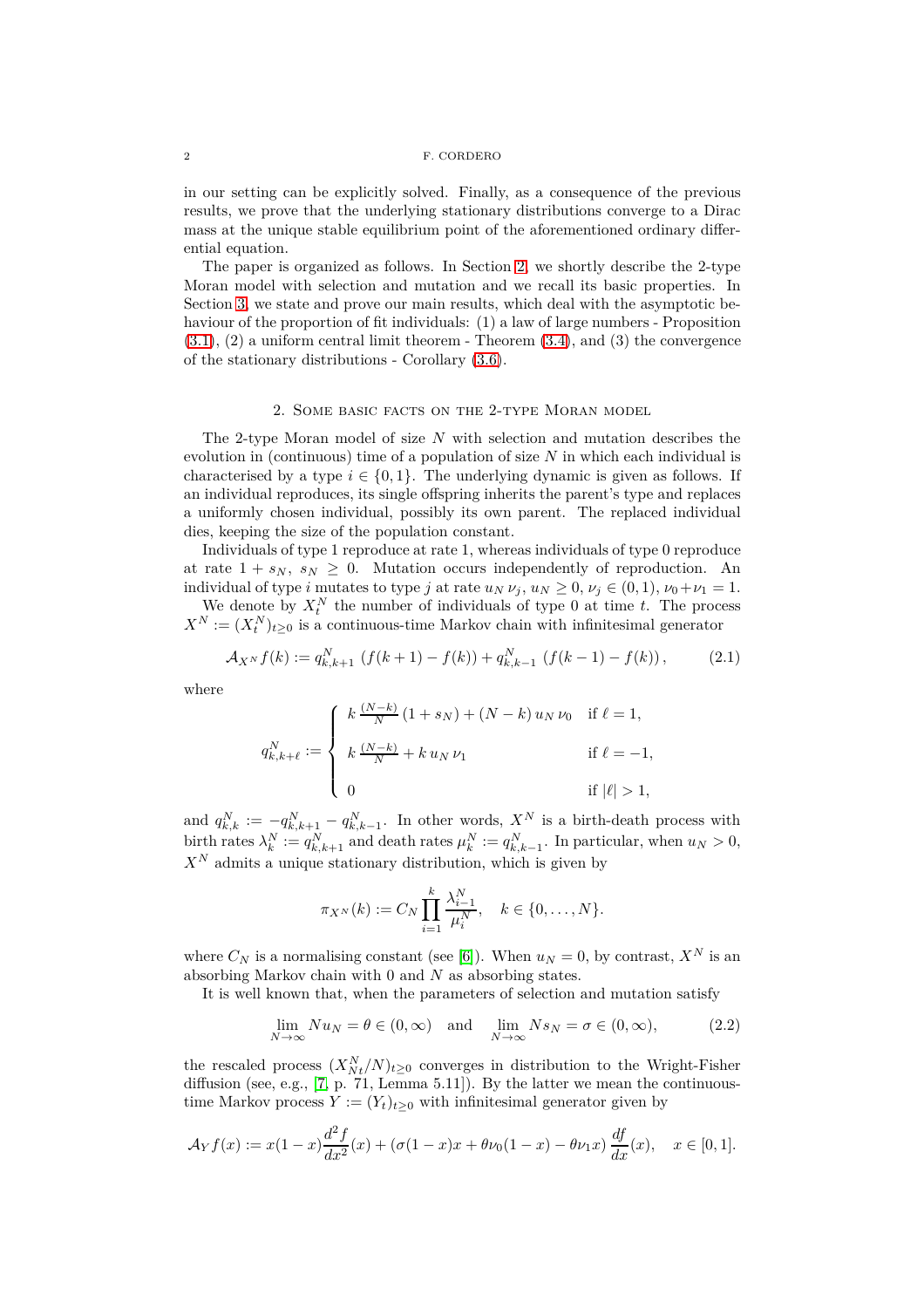#### 3. The deterministic limit

<span id="page-2-3"></span><span id="page-2-0"></span>3.1. **A law of large numbers.** In contrast to the diffusion limit framework, where it is assumed that the parameters of the model satisfy [\(2.2\)](#page-1-1), we consider here constant parameters of mutation and selection, i.e.  $u_N = u > 0$  and  $s_N = s > 0$ . In addition, we do not rescale the time. In this setting, a deterministic limit emerges when the size of the population converges to infinity. To see this, we first observe that the infinitesimal parameters of  $X^{\tilde{N}}$  satisfy

$$
q_{k,k+\ell}^N = Nq\left(\frac{k}{N},\ell\right), \quad \ell \neq 0,
$$

where  $q : \mathbb{R} \times \mathbb{Z} \setminus \{0\} \to \mathbb{R}$  is defined by

$$
q(p,\ell) := \begin{cases} (1+s) p(1-p) + u \, \nu_0 \, (1-p) & \text{if } \ell = 1, \\ p(1-p) + u \, \nu_1 \, p & \text{if } \ell = -1, \\ 0 & \text{if } |\ell| > 1. \end{cases}
$$

We conclude that the sequence of Markov chains  $(X^N)_{N>1}$  is density dependent in the sense of [\[9,](#page-7-2) Sect. 3] (see also [\[10\]](#page-7-3)). Let us denote by  $Z^N := (Z_t^N)_{t \geq 0}$  the continuous-time Markov chain given by

<span id="page-2-2"></span>
$$
Z_t^N := \frac{1}{N} X_t^N, \quad t \ge 0.
$$

In addition, we set  $F := q(\cdot, 1) - q(\cdot, -1)$ , i.e.

$$
F(x) := sx(1-x) + u\nu_0(1-x) - u\nu_1 x = -sx^2 + (s-u)x + u\nu_0, \quad x \in \mathbb{R}.
$$

The next result provides the asymptotic behaviour of the process  $Z^N$  in the form of a dynamical law of large numbers.

<span id="page-2-1"></span>**Proposition 3.1** (Law of large numbers). For each  $z_0 \in [0,1]$ , we denote by  $z(z_0, \cdot)$ *the solution of*

$$
z(0) = z_0 \in [0, 1] \quad and \quad \frac{dz}{dt}(t) = F(z(t)), \quad t \in [0, T]. \tag{3.1}
$$

*Assume that*  $\lim_{N\to\infty} Z_0^N = z_0 \in [0,1]$ *. Then, for all*  $\varepsilon > 0$ *, we have* 

$$
\lim_{N \to \infty} P\left(\sup_{t \le T} |Z_t^N - z(z_0, t)| > \varepsilon\right) = 0,
$$

*i.e.*  $Z^N$  *converges to the solution of*  $(3.1)$  *uniformly in compacts in probability (convergence ucp).*

*Proof.* Note that the function *F* is Lipschitz in [0, 1] and that  $F(0) = u\nu_0 \ge 0$  and  $F(1) = -u\nu_1 \leq 0$ . We conclude that, for all  $z_0 \in [0,1]$ , Eq. [\(3.1\)](#page-2-2) has a unique solution  $z(z_0, \cdot)$  defined in  $[0, \infty)$ , which in addition does not leave the interval  $[0, 1]$ . Besides that,  $q(x, \ell) = 0$  when  $|\ell| > 1$ , and hence

<span id="page-2-4"></span>
$$
\sup_{x \in [0,1]} \sum_{\ell} |\ell| q(x,\ell) < \infty \quad \text{and} \quad \lim_{d \to \infty} \sup_{x \in [0,1]} \sum_{|\ell| > d} |\ell| q(x,\ell) = 0. \tag{3.2}
$$

The desired result follows therefore as an application of [\[9,](#page-7-2) Theorem 3.1] (see also  $[8, Theorem 11.2.1].$  $[8, Theorem 11.2.1].$ 

**Remark 3.2.** *An analogous result has been shown in* [\[5\]](#page-6-3) *for a discrete-time version of the Moran model.*

Note that when  $s = u = 0$ , F is identically equal to 0. Thus, the solution of  $(3.1)$  is constant. When  $s = 0$  and  $u > 0$ , Eq.  $(3.1)$  is linear and has a unique equilibrium point given by  $\nu_0$ . In the remaining case, Eq. [\(3.1\)](#page-2-2) is a Riccati equation with constant coefficients and can hence be solved by means of quadratures (see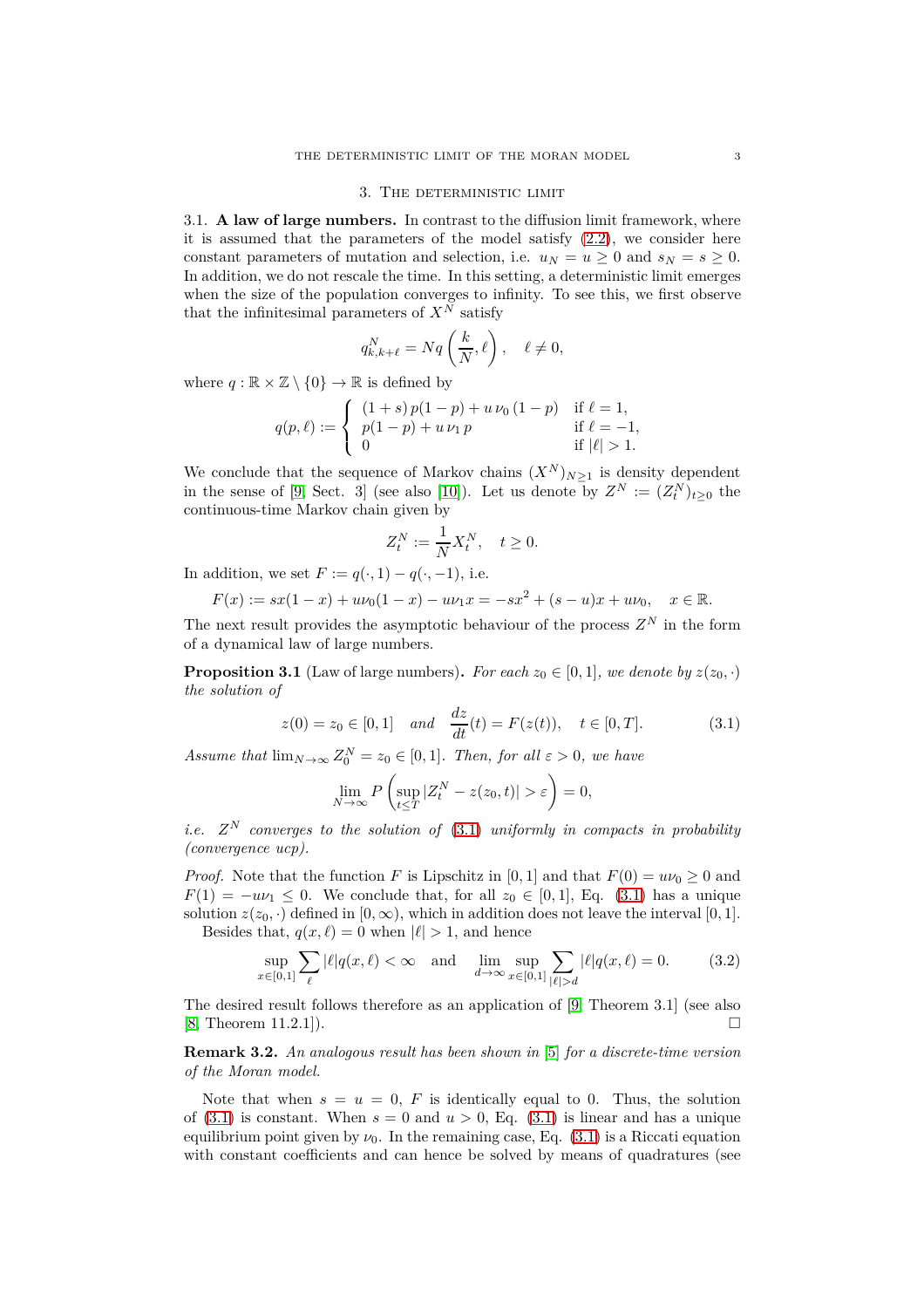[\[15\]](#page-7-6)). Moreover, [\(3.1\)](#page-2-2) has two equilibrium points,  $x_0^- < 0 < x_0^+ < 1$ , given by the zeros of *F*, i.e.

$$
x_0^- := \frac{s - u - \sqrt{\Delta}}{2s}
$$
 and  $x_0^+ := \frac{s - u + \sqrt{\Delta}}{2s}$ , (3.3)

where  $\Delta := (s - u)^2 + 4suv_0$ . For simplicity, when  $s = 0$  and  $u > 0$ , we set  $x_0^+ := v_0$ and  $\Delta := u$ .

The following lemma gives the explicit expression of the solution of [\(3.1\)](#page-2-2) and the stability properties of its equilibrium points.

<span id="page-3-2"></span>**Lemma 3.3.** For each  $z_0 \in [0,1]$ , the solution of [\(3.1\)](#page-2-2) is given by

$$
z(z_0, t) := \begin{cases} z_0 & \text{if } s = u = 0, \\ \nu_0 + (z_0 - \nu_0) e^{-ut} & \text{if } s = 0 \text{ and } u > 0, \\ & \frac{x_0^+(z_0 - x_0^-) - x_0^-(z_0 - x_0^+) e^{-s\left(x_0^+ - x_0^-\right)t}}{(z_0 - x_0^-) - (z_0 - x_0^+) e^{-s\left(x_0^+ - x_0^-\right)t}} & \text{if } s > 0, \end{cases}
$$

*for all*  $t \geq 0$ *. Moreover, when*  $s + u > 0$ *, the equilibrium point*  $x_0^+$  *is asymptotically stable. More precisely,*

<span id="page-3-0"></span>
$$
\lim_{t \to \infty} z(z_0, t) = x_0^+.
$$
\n(3.4)

*In addition, when*  $s > 0$ *, the equilibrium point*  $x_0^-$  *is unstable.* 

*Proof.* The first part of the statement is obtained through a straightforward verification. When  $s + u > 0$ , [\(3.4\)](#page-3-0) is obtained from a direct calculation of the corresponding limit, or simply noting that

<span id="page-3-4"></span>
$$
\frac{dF}{dx}(x_0^+) = -\Delta < 0. \tag{3.5}
$$

Similarly, if  $s > 0$ ,  $\frac{dF}{dx}(x_0^-) = \sqrt{\Delta} > 0$ . The last assertion follows.

3.2. **The underlying deterministic mutation-selection model.** In this section, we shortly describe the well-known deterministic 2-allele parallel mutationselection model and its relation with Eq.  $(3.1)$ . This model goes back to [\[4,](#page-6-0) p. 265] and is usually obtained via direct deterministic modelling, rather than via a limiting procedure starting from a stochastic model.

The deterministic 2-allele parallel mutation-selection model describes the evolution of a population in which each individual is characterised by a type  $i \in \{0,1\}$ . The absolute frequencies of individuals of type 0 and 1 satisfy the following system of differential equations

<span id="page-3-1"></span>
$$
\frac{dy}{dt}(t) = y(t)A, \text{ where } A := \begin{pmatrix} 1 + s - u\nu_1 & u\nu_1 \\ u\nu_0 & 1 - u\nu_0 \end{pmatrix}.
$$
 (3.6)

It is straightforward to see that, under the initial condition  $y(0) := (z_0, 1 - z_0)$ with  $z_0 \in [0,1]$ , the proportion of individuals of type 0 evolves following Eq. [\(3.1\)](#page-2-2). Therefore, we have

<span id="page-3-3"></span>
$$
z(z_0, t) = \frac{y_0(t)}{y_0(t) + y_1(t)}.\t(3.7)
$$

Similarly, Eq. [\(3.1\)](#page-2-2) can be turned into the linear system of differential equations  $(3.6)$  using the following transformation (see [\[14\]](#page-7-7), [\[2\]](#page-6-4) or [\[1\]](#page-6-5))

$$
y(t) := (y_0(t), y_1(t)) = \exp\left(t + s \int_0^t z(u) du\right) \times (z(t), 1 - z(t)).
$$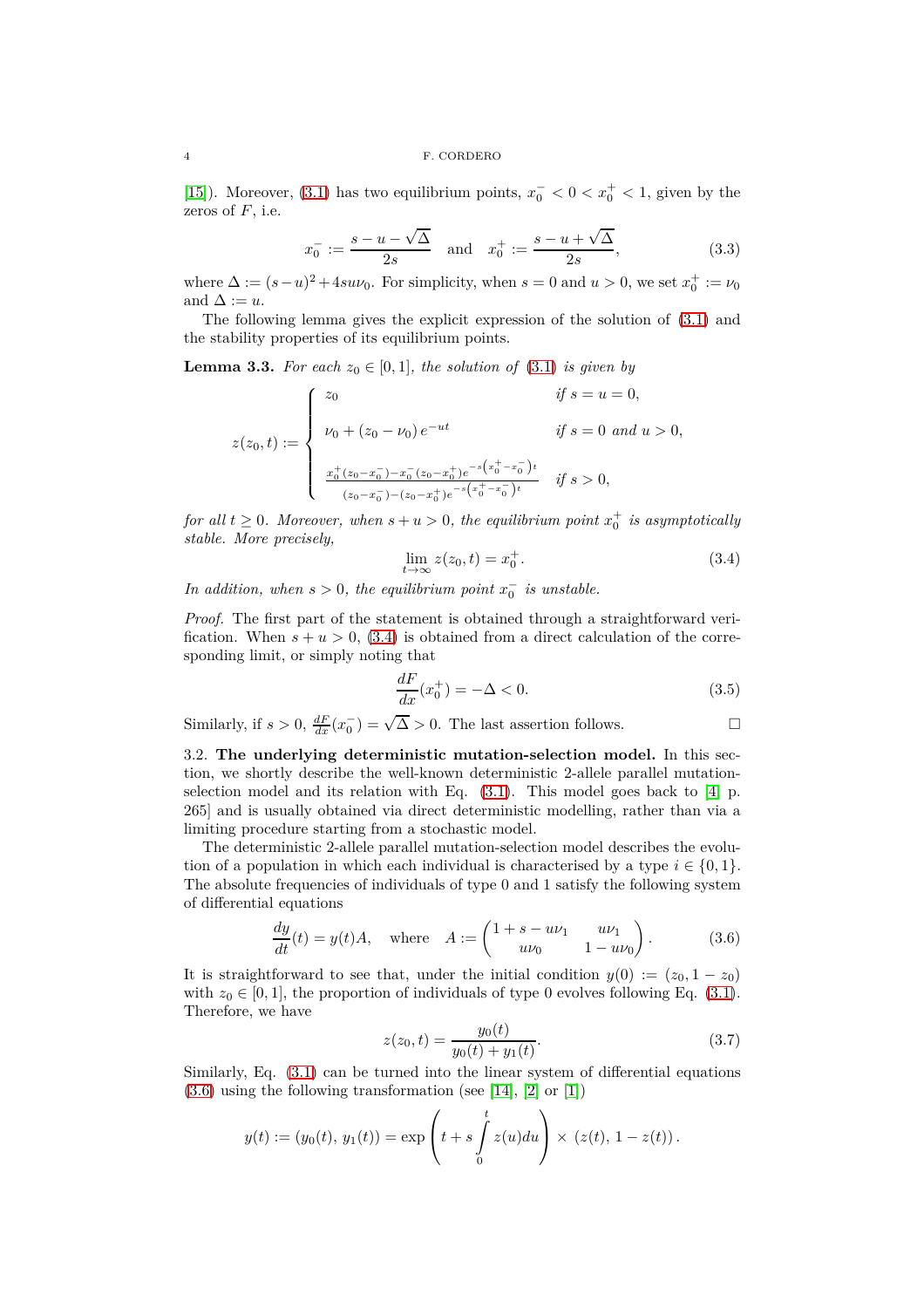We point out that this correspondence between the solutions of [\(3.1\)](#page-2-2) and [\(3.6\)](#page-3-1) gives an alternative way to obtain Lemma [3.3.](#page-3-2) We provide the details in the case  $s > 0$ , the other cases are obtained in a similar way. We first express  $y$  as

$$
y(t) = y(0) e^{At}
$$

*.*

Additionally, the eigenvalues of the matrix *A* are  $\lambda_+ := 1 + sx_0^+$  and  $\lambda_- := 1 + sx_0^-$ , with corresponding right eigenvectors given, up to multiplicative constants, by

$$
v_+ := \begin{pmatrix} u\nu_0 + sx_0^+ \\ u\nu_0 \end{pmatrix} \quad \text{and} \quad v_- := \begin{pmatrix} u\nu_0 + sx_0^- \\ u\nu_0 \end{pmatrix}.
$$

Thus, the matrix  $e^{At}$  can be explicitly computed through diagonalization of the matrix *A*. In particular, with the initial condition  $y(0) = (z_0, 1 - z_0)$ , we obtain

$$
y_0(t) = \frac{e^{(1+sx_0^+)t}}{x_0^+ - x_0^-} \left( x_0^+(z_0 - x_0^-) - x_0^-(z_0 - x_0^+) e^{-s(x_0^+ - x_0^-)t} \right),
$$
  
\n
$$
y_1(t) = \frac{e^{(1+sx_0^+)t}}{x_0^+ - x_0^-} \left( (1-x_0^+)(z_0 - x_0^-) - (1-x_0^-)(z_0 - x_0^+) e^{-s(x_0^+ - x_0^-)t} \right).
$$

Plugging this in [\(3.7\)](#page-3-3) yields [\(3.3\)](#page-3-2). This alternative way of solving equation [\(3.1\)](#page-2-2) has the advantage that it can be easily generalized to the multi-type case.

3.3. **A uniform central limit theorem in**  $[0, \infty)$ . We assume in the sequel that  $u > 0$ . In this setting, it would be natural to study the behaviour of the stationary distribution of  $Z^N$ , denoted by  $\pi_{Z^N}$ , when  $N$  tends to infinity. The convergence ucp of  $Z^N$  to *z*, derived in Section [3.1,](#page-2-3) is not sufficient to deduce such a result. For this reason, we aim to provide a uniform convergence result on  $[0, \infty)$  providing the convergence of the limiting distributions. The central limit theorem in [\[10\]](#page-7-3) (see also [\[11,](#page-7-4) [12\]](#page-7-8)) for density dependent families of Markov chains give us a way to achieve our task. To see this, we first define

$$
g(x) := q(x, 1) + q(x, -1) = -(2 + s)x^{2} + (2 + s - u(\nu_{0} - \nu_{1})) x + u\nu_{0}, \quad x \in \mathbb{R}.
$$
  
Next, we consider for  $z_{0} \in [0, 1]$ , the Gaussian diffusion  $V^{z_{0}} := (V^{z_{0}})_{t>0}$  given by

Next, we consider, for 
$$
z_0 \in [0, 1]
$$
, the Gaussian diffusion  $V^{z_0} := (V_t^{z_0})_{t \ge 0}$  given by

$$
V_t^{z_0} := \begin{cases} F(z(z_0, t)) \int_0^t \frac{\sqrt{g(z(z_0, v))}}{F(z(z_0, v))} dB_v & \text{if } z_0 \neq x_0^+, \\ \sqrt{g(x_0^+)} e^{-\sqrt{\Delta} t} \int_0^t e^{\sqrt{\Delta} v} dB_v & \text{if } z_0 = x_0^+, \end{cases}
$$

where  $(B_t)_{t\geq0}$  is a standard Brownian motion and  $z(z_0, \cdot)$  is the solution of [\(3.1\)](#page-2-2). One can easily check that, for all  $x \in [0,1]$ ,  $g(x) \ge u(\nu_0 \wedge \nu_1) > 0$ . Hence,  $V^{z_0}$  is well defined.

Now, we introduce the following characteristic functions:

$$
\psi^N(t,\theta) := E\left[e^{i\theta\sqrt{N}\left(Z_t^N - z(z_0,t)\right)}\right] \quad \text{and} \quad \psi(t,\theta) := E\left[e^{i\theta V_t^{z_0}}\right] \quad t \ge 0, \ \theta \in \mathbb{R}.
$$

<span id="page-4-0"></span>**Theorem 3.4** (Central limit theorem). *Assume that*  $\lim_{N\to\infty}\sqrt{N}(Z_0^N-z_0)=0$ . *Then*  $\sqrt{N}(Z^N - z(z_0, \cdot)) \xrightarrow[N \to \infty]{(d)} V^{z_0}$ . Moreover, we have *N*→∞  $\lim_{N\to\infty} \sup_{t\geq 0}$  $\sup_{t\geq 0} |\psi_N(t,\theta) - \psi(t,\theta)| = 0.$ 

*Proof.* We focus only on the case 
$$
z_0 \neq x_0^+
$$
. The case  $z_0 = x_0^+$  is proven analogously. Note that, in addition to (3.2),  $F \in \mathcal{C}^1$  and  $\lim_{d \to \infty} \sup_{x \in [0,1]} \sum_{|\ell| > d} |\ell|^2 q(x, \ell) = 0$ . Then, we deduce from [11, Theorem 8.2] (or [8, Theorem 11.2.3]) that

<span id="page-4-1"></span>
$$
\sqrt{N}(Z^N - z(z_0, \cdot)) \xrightarrow[N \to \infty]{(d)} \tilde{V}^{z_0}, \tag{3.8}
$$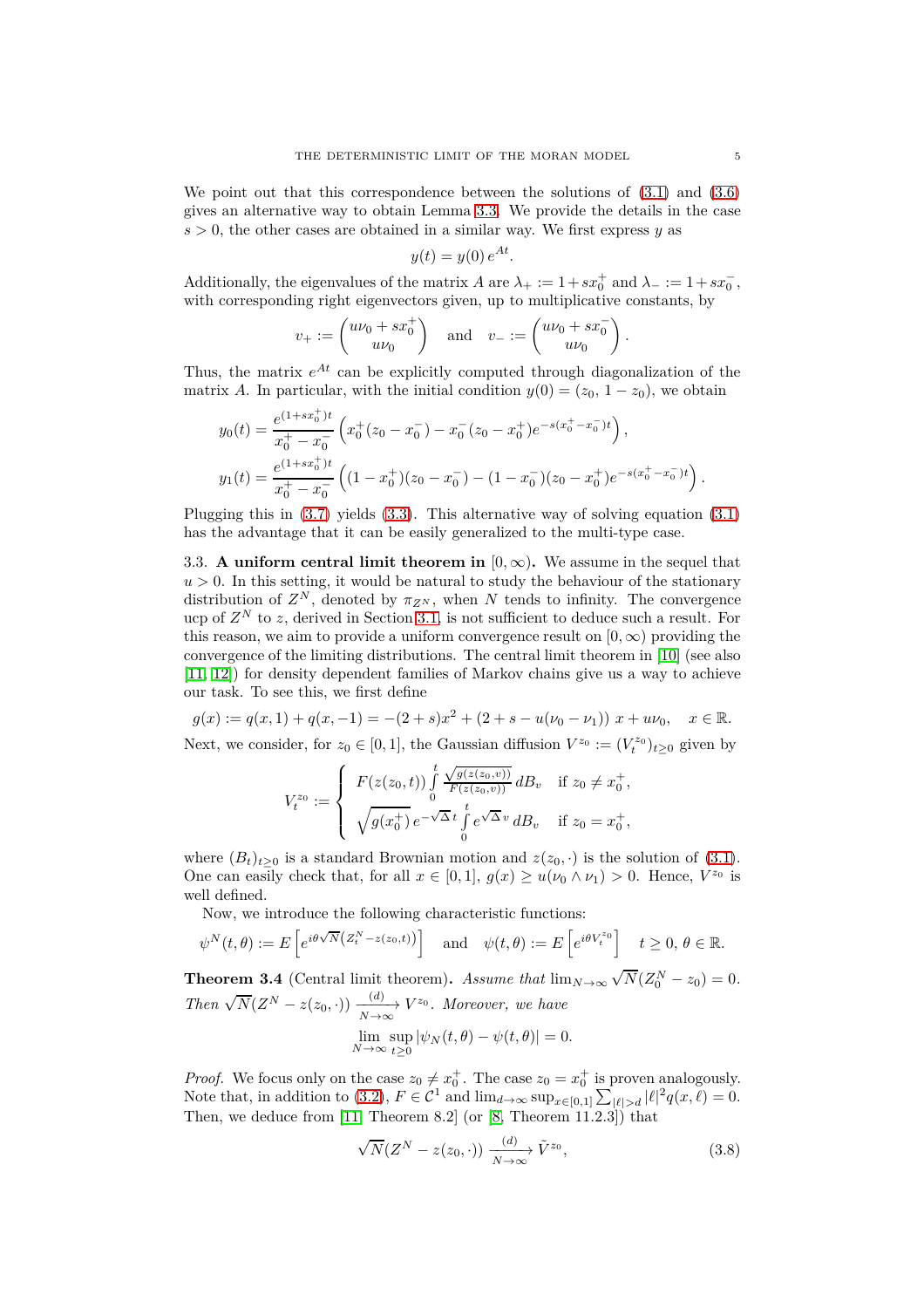where  $\tilde{V}^{z_0}$  is the solution of the stochastic differential equation

<span id="page-5-0"></span>
$$
\tilde{V}_t^{z_0} = W_{C_1(t)} - \widehat{W}_{C_{-1}(t)} + \int_0^t \frac{dF}{dx}(z(z_0, v)) \tilde{V}_v^{z_0} dv,
$$
\n(3.9)

*.*

*,*

with *W*,  $\widehat{W}$  being independent Brownian motions, and  $C_{\ell}(t) := \int_0^t q(z(z_0, v), \ell) dv$ . Furthermore,  $V^{z_0}$  solves the following stochastic differential equation (see [\[13,](#page-7-9) Chap. 9, Ex. 2.7]):

<span id="page-5-1"></span>
$$
V_t^{z_0} = \int_0^t \sqrt{g(z(z_0, v))} \, dB_v + \int_0^t \frac{dF}{dx}(z(z_0, v)) \, V_v^{z_0} \, dv, \quad t \ge 0. \tag{3.10}
$$

The last terms of the right hand sides of [\(3.9\)](#page-5-0) and [\(3.10\)](#page-5-1) have the same form. We claim that

$$
\left(W_{C_1(t)} - \widehat{W}_{C_{-1}(t)}\right)_{t \ge 0} \stackrel{(d)}{=} \left(\int_0^t \sqrt{g(z(z_0, v))} \, dB_v\right)_{t \ge 0}
$$

In this case, we deduce that  $\tilde{V}^{z_0} \stackrel{d}{=} V^{z_0}$  (from the uniqueness of the solutions of  $(3.9)$  and  $(3.10)$ ). Hence, the first statement follows from  $(3.8)$ . In addition, since we have [\(3.5\)](#page-3-4), and  $Z^N$  and  $z(z_0, \cdot)$  do not leave the interval [0, 1], the remaining result is obtained from [\[11,](#page-7-4) Theorem 8.5] (or [\[10,](#page-7-3) Theorem 2.7]).

Now we show the claim. The involved processes are local martingales with the same quadratic variation given by the deterministic function  $\int_0^t g(z(z_0, v)) dv$ . In addition,  $\int_0^\infty g(z(z_0, v))dv = \infty$ . The claim follows as an application of the Dambis-Dubins-Schwartz theorem (see for ex. [\[13,](#page-7-9) Chap. 5, Theorem 1.6]).  $\Box$ 

<span id="page-5-2"></span>**Lemma 3.5.** *The characteristic function of*  $V_t^{z_0}$  *is given by* 

$$
\psi(t,\theta) = \begin{cases}\n\exp\left(-\frac{\theta^2}{2}F^2(z(z_0,t))\int\limits_{z_0}^{z(z_0,t)} \frac{g(y)}{F^3(y)}dy\right) & \text{if } z_0 \neq x_0^+, \\
\exp\left(-\frac{\theta^2}{4\sqrt{\Delta}}g(x_0^+)\left(1 - e^{-2\sqrt{\Delta}t}\right)\right) & \text{if } z_0 = x_0^+.\n\end{cases}
$$
\n(3.11)

*In particular, we have*

$$
\text{Var}(V_t^{z_0}) = \begin{cases} F^2(z(z_0, t)) \int\limits_{z_0}^{z(z_0, t)} \frac{g(y)}{F^3(y)} dy, & \text{if } z_0 \neq x_0^+, \\ \frac{g(x_0^+)}{2\sqrt{\Delta}} \left(1 - e^{-2\sqrt{\Delta}t}\right) & \text{if } z_0 = x_0^+. \end{cases}
$$

*Proof.* We give the proof for  $z_0 \neq x_0^+$ , the remaining case follows similarly. The second statement follows from the first one, evaluating at  $\theta = 0$  the second derivative of  $\psi$  with respect to  $\theta$ .

Note that the stochastic integral appearing in the definition of  $V^{z_0}$  is a local martingale with deterministic quadratic variation given by  $\int_0^t g(z(z_0, v))/F^2(z(z_0, v))dv$ . Since  $\int_0^\infty g(z(z_0, v))/F^2(z(z_0, v))dv = \infty$ , we deduce from the Dambis-Dubins-Schwartz theorem (see [\[13,](#page-7-9) Chap. 5, Theorem 1.6]) that

$$
\left(\int_0^t \frac{\sqrt{g(z(z_0, v))}}{F(z(z_0, v))} dB_v\right)_{t \ge 0} \stackrel{(d)}{=} \left(\beta_t \int_{\substack{g(z(z_0, v))\\ \int_0^t \frac{g(z(z_0, v))}{F^2(z(z_0, v))} dv}} \right)_{t \ge 0}
$$

where  $(\beta_t)_{t\geq 0}$  is a standard Brownian motion. The result is obtained using that  $E[e^{i\lambda\beta_t}] = e^{-\frac{\lambda^2}{2}t}$ .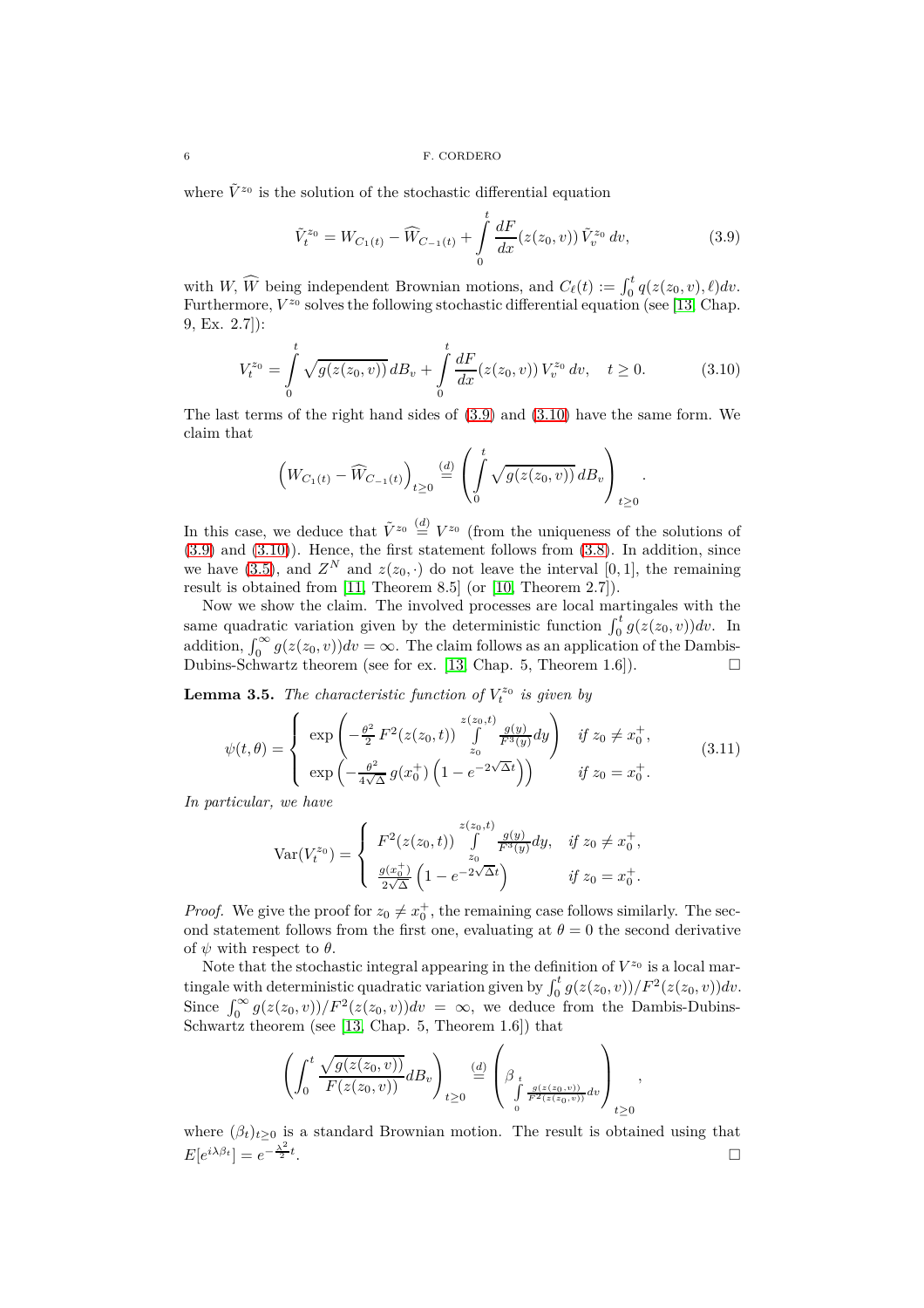The main significance of Theorem [\(3.4\)](#page-4-0) is that it provides a central limit theorem for the stationary distributions  $\pi_{Z^N}$ . We point out that such a result makes also part of [\[10,](#page-7-3) Theorem 2.7] in the framework of density dependent families of Markov chains. However, in the latter there is a mistake in the variance of the corresponding limiting Gaussian distribution. For this reason, we provide a detailed proof to the next result.

<span id="page-6-2"></span>**Corollary 3.6.** *Let*  $Z_{\infty}^N$  *be a random variable distributed as*  $\pi_{Z^N}$ *, then* 

$$
\sqrt{N}\left(Z_\infty^N - x_0^+\right) \xrightarrow[N \to \infty]{(d)} \mathcal{N}\left(0, \frac{g(x_0^+)}{2\sqrt{\Delta}}\right).
$$

*In particular, we have*  $\pi_{Z^N}$   $\xrightarrow[N \to \infty]{w} \delta_{x_0^+}$ .

*Proof.* Note first that, Lemma [3.5](#page-5-2) implies that  $\lim_{t\to\infty} \text{Var}(V_t^{z_0}) := \frac{g(x_0^+)}{2\sqrt{\Delta}}$  $\frac{g(x_0)}{2\sqrt{\Delta}}$ . In addition, the random variables  $V_t^{z_0}$  are centred and Gaussian. We conclude that

<span id="page-6-6"></span>
$$
V_t^{z_0} \xrightarrow[t \to \infty]{(d)} V_{\infty}^{z_0},\tag{3.12}
$$

where  $V_{\infty}^{z_0} \sim \mathcal{N}\left(0, \frac{g(x_0^+)}{2\sqrt{\Delta}}\right)$  $\frac{1}{2}\sqrt{\Delta}$ ). In addition, from the irreducibility of  $Z^N$ , we also have

<span id="page-6-7"></span>
$$
Z_t^N \xrightarrow[t \to \infty]{(d)} Z_\infty^N,\tag{3.13}
$$

where  $Z_{\infty}^N \sim \pi_{Z^N}$ .

We fix now  $\varepsilon > 0$ . Theorem [3.4](#page-4-0) implies that, there is  $N_0(\varepsilon)$  such that, for all  $N \geq N_0(\varepsilon)$ ,  $\sup_{t \geq 0} |\psi_N(t, \theta) - \psi(t, \theta)| \leq \varepsilon$ . Therefore, we have for  $N \geq N_0(\varepsilon)$ 

$$
\left| E\left[e^{i\theta\sqrt{N}\left(Z_{\infty}^{N}-x_{0}^{+}\right)}\right]-E\left[e^{i\theta V_{\infty}^{z_{0}}}\right]\right| \leq \left| E\left[e^{i\theta\sqrt{N}Z_{\infty}^{N}}\right]-E\left[e^{i\theta\sqrt{N}Z_{t}^{N}}\right]\right|
$$

$$
+\left|e^{i\theta\sqrt{N}x_{0}^{+}}-e^{i\theta\sqrt{N}z(z_{0},t)}\right|+\varepsilon
$$

$$
+\left|E\left[e^{i\theta V_{t}^{z_{0}}}\right]-E\left[e^{i\theta V_{\infty}^{z_{0}}}\right]\right|.
$$

Using  $(3.12)$ ,  $(3.13)$ ,  $(3.4)$  and taking the limit when t tends to infinity in the previous inequality, we deduce that

$$
\left| E\left[e^{i\theta\sqrt{N}\left(Z_\infty^N-x_0^+\right)}\right]-E\left[e^{i\theta V_\infty^{z_0}}\right]\right|\leq \varepsilon.
$$

Since this holds for all  $\varepsilon > 0$ , the result follows.

 $\Box$ 

**Acknowledgements.** I would like to thank Ellen Baake and Tom Kurtz for stimulating and fruitful discussions. This project received financial support from the Priority Programme *Probabilistic Structures in Evolution* (SPP 1590), which is funded by Deutsche Forschungsgemeinschaft.

# **REFERENCES**

- <span id="page-6-5"></span>[1] Baake, E., and Georgii, H. Mutation, selection, and ancestry in branching models: a variational approach. *J. Math. Biol. 54*, 2 (2007), 257–303.
- <span id="page-6-4"></span>[2] Baake, E., and Wagner, H. Mutation-selection models solved exactly with methods from statistical mechanics. *Gen. Res. 78* (2001), 93–117.
- <span id="page-6-1"></span>[3] Bürger, R. Mathematical properties of mutation-selection models. *Genetica 102-103*, 0 (1998), 279–298.
- <span id="page-6-0"></span>[4] Crow, J., and Kimura, M. *An Introduction to Population Genetics Theory*. Harper and Row, New York, 1970.
- <span id="page-6-3"></span>[5] Dalmau, J. Convergence of a moran model to eigen's quasispecies model. http://arxiv.org/abs/1404.2133.